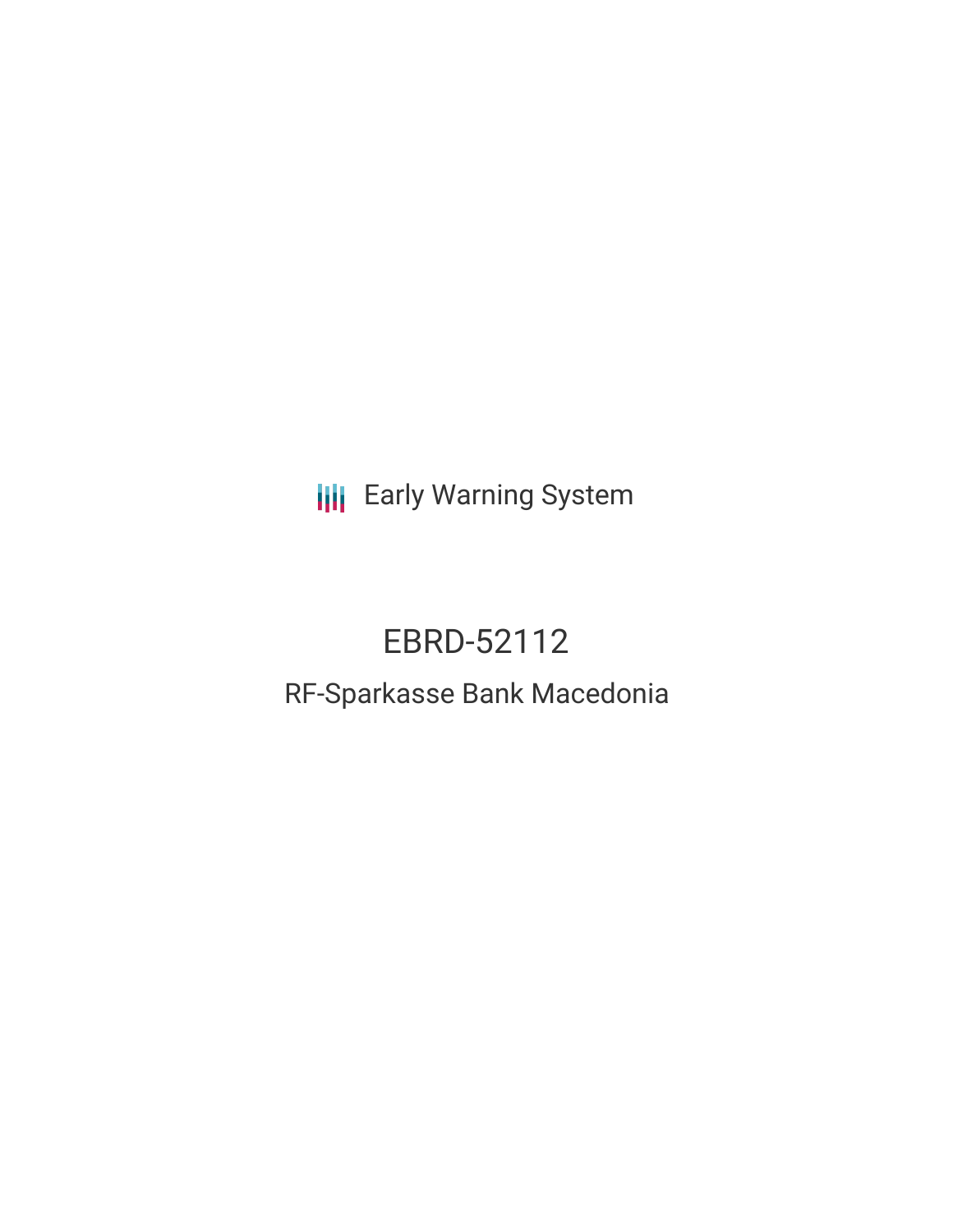

## **Quick Facts**

| <b>Countries</b>              | Macedonia                                               |
|-------------------------------|---------------------------------------------------------|
| <b>Financial Institutions</b> | European Bank for Reconstruction and Development (EBRD) |
| <b>Status</b>                 | Approved                                                |
| <b>Bank Risk Rating</b>       | FI.                                                     |
| <b>Voting Date</b>            | 2020-06-16                                              |
| <b>Borrower</b>               | SPARKASSE BANK MACEDONIJA AD                            |
| <b>Sectors</b>                | Finance                                                 |
| <b>Investment Type(s)</b>     | Loan                                                    |
| <b>Project Cost (USD)</b>     | \$22,475.07 million                                     |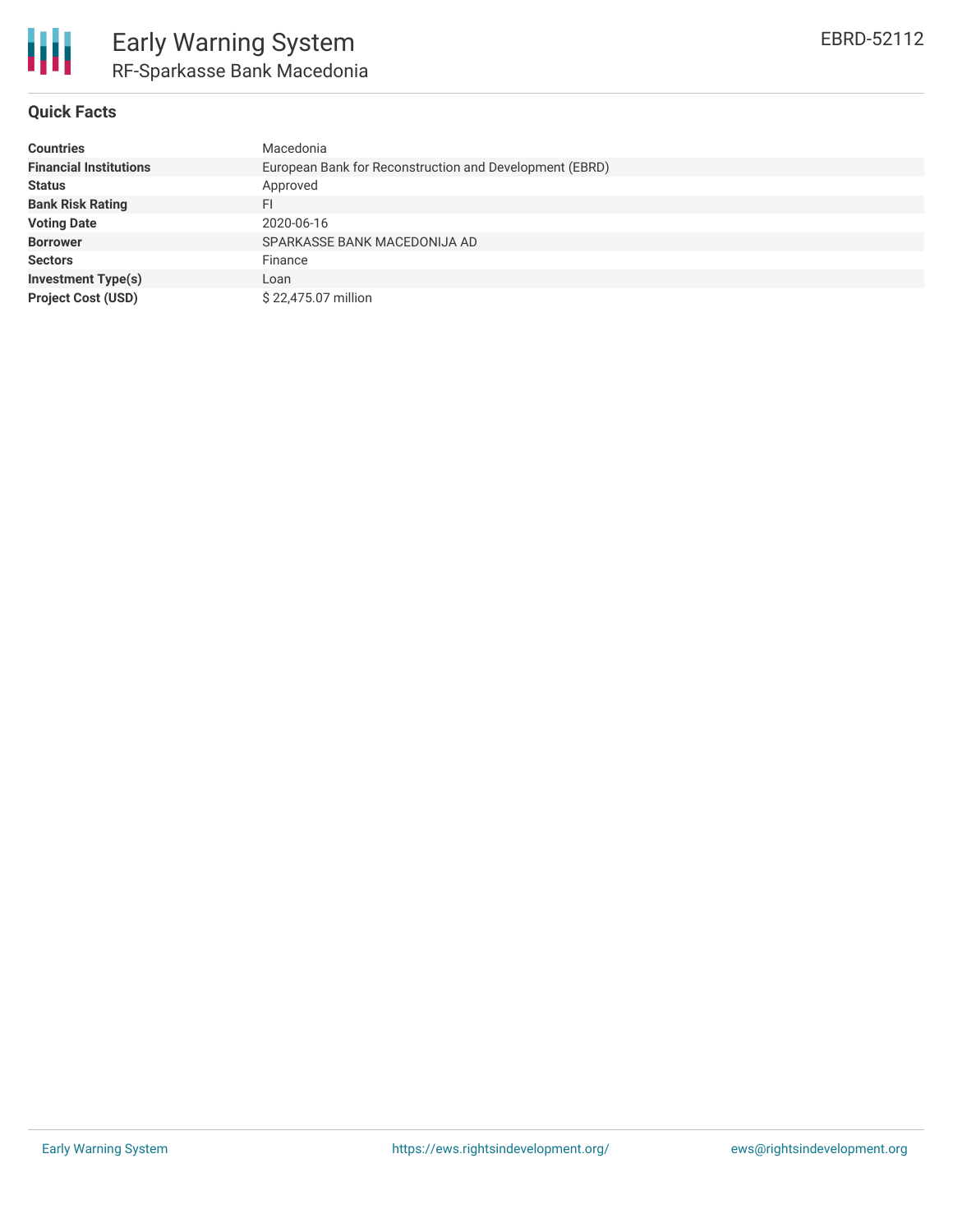

## **Project Description**

Provision of a senior loan in one tranche under the Resilience Framework in favour of Sparkasse Bank Makedonija (SBM).

The proceeds of the Bank's investment will be used for sub-lending to eligible sub-borrowers affected by the Covid-19 crisis, in accordance with the RF policy statement.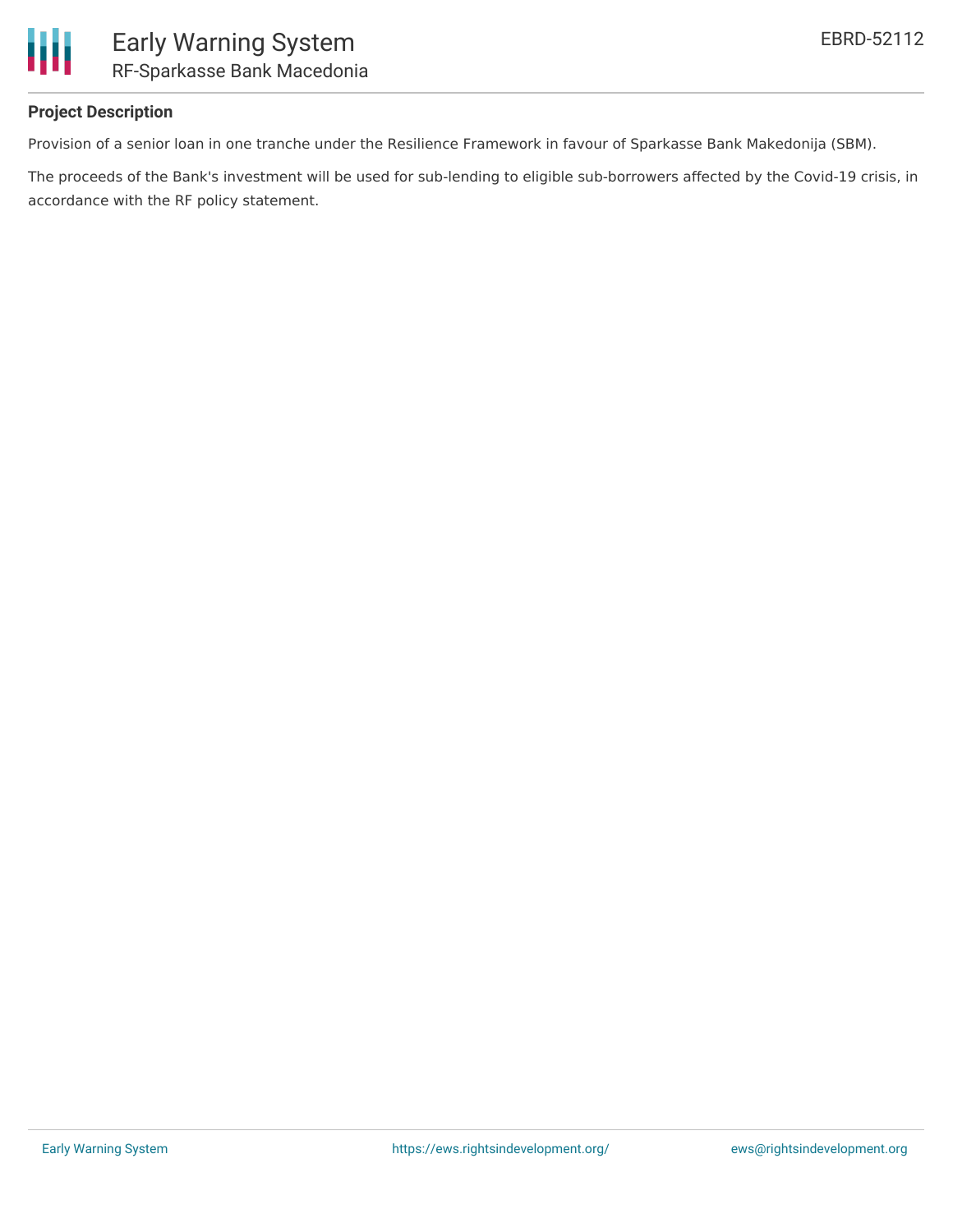

## **Investment Description**

European Bank for Reconstruction and Development (EBRD)